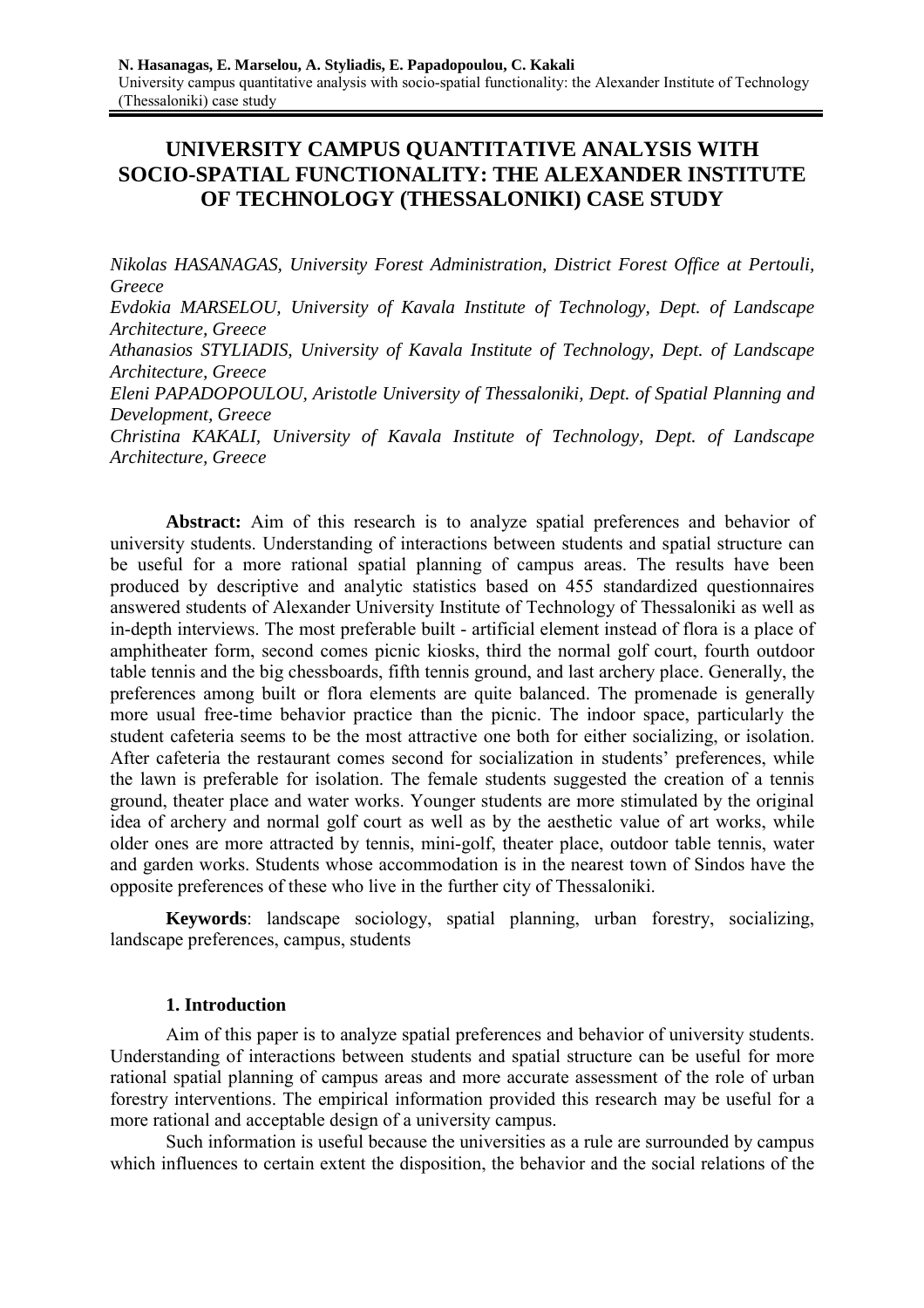students. It must thus be emphasized that empirical data should also be taken into account by landscape designers and planners additionally to their subjective aesthetic inspiration.

#### **2. Literature Review**

There are various papers about university campuses regarding energy, waste management or parking issues (e.g. Bonnet et al. 2002, Kelly et al. 2006, Mason et al. 2003, Shang et al. 2007). However, there is a lack of literature about the impacts of spatial structures of a campus on the social structures and the behavior of students or about student attitudes toward campus landscape.

Literature about behavior-related impacts of spatial structures have been developed mainly regarding children playgrounds (Reilly and Dorosty 2004, Mauffette et al 1999, Herrington 1999, Herrington and Studtmann 1998, Kylin 2003, Moore 1986, Olds 2000 and Rivkin 1995, Moore and Young 1978). Such literature is still not strongly focused on quantitative empirical studies. Thus, this is an innovative paper in these fields.

### **3. Method & Area of Study**

The results have been produced by descriptive and analytic statistics based on 455 standardized questionnaires answered students of Alexander University Institute of Technology of Thessaloniki (Picture 1) as well as in-depth interviews. The questionnaires have been distributed to students of all departments of the university during mandatory attendance of laboratory exercises, after random selection of laboratory courses from the curriculum. Thus, all laboratory courses had equal probability to be selected. Thereby, the sample can be regarded as representative for the student population of the university and the descriptive statistics as reliable. The analytic statistics has been conducted by Pearson test  $(p \le 0.05)$ 

The particular university campus has been selected as research area because it is characterized by certain variety of spatial structures (water work, multifarious flora and built elements). It is located at the border of small town (Sindos) and about 13-15 km from the centre of a big city (Thessaloniki). It includes also various facilities (dormitory, cafeteria, restaurants). As it is quite far away from the big city, the students spend more free time within campus and/or are more interested about how an ideal campus could be.



Fig. 1. The Alexander Institute of Technology (located at Sindos, Thessaloniki, Greece)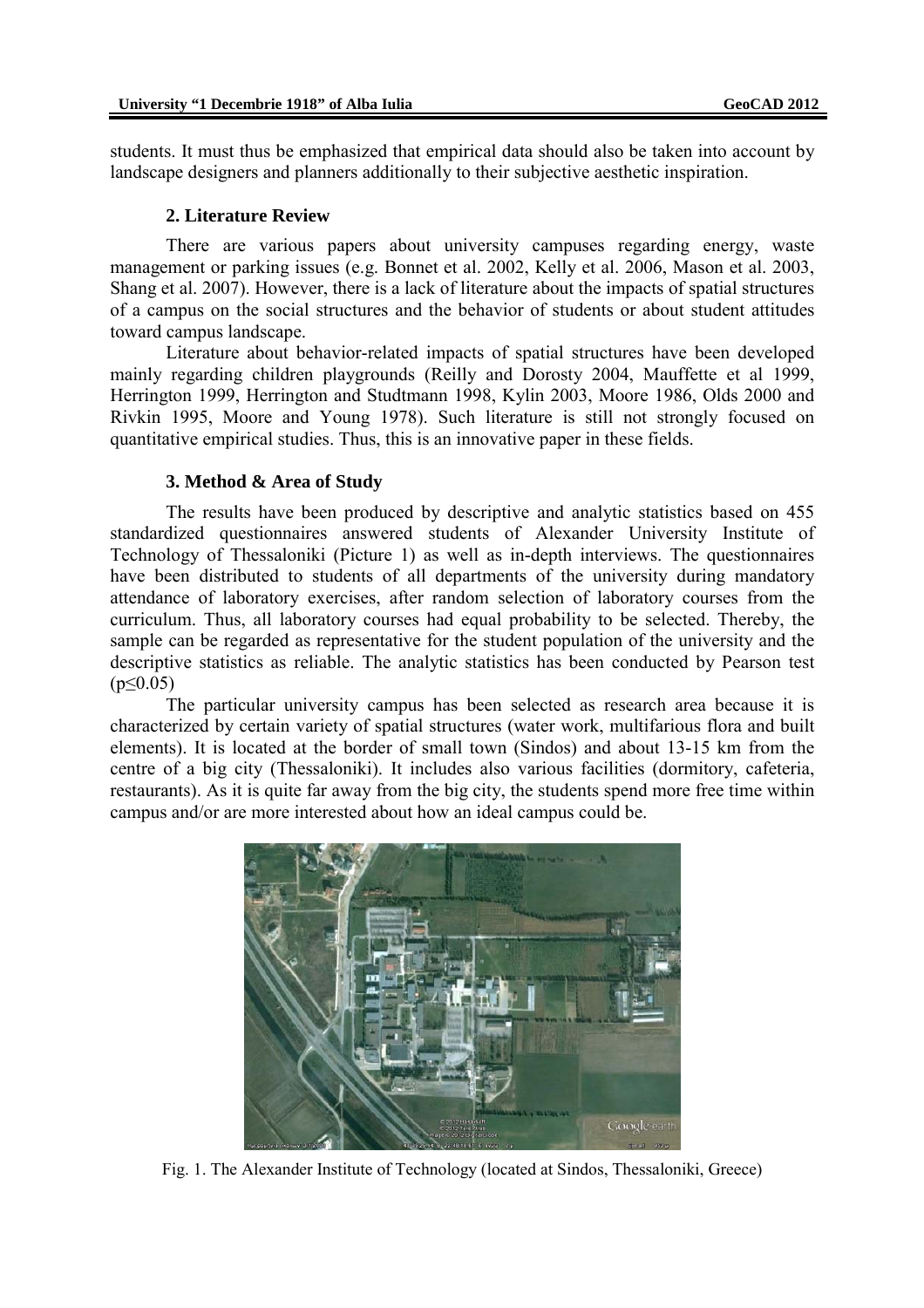## **4. Results**

## **4.1 Descriptive Statistics**

In Diagram 1, the most preferable built element instead of flora is a place of amphitheater form where the students are going to watch alternative live entertainment programs, second comes picnic kiosks, third the normal golf, fourth outdoor ping-pong and the big chessboards, fifth tennis ground, and last archery place. All of them are technically feasible at the extensive area of the campus. This is understandable, considering the expectation of collective entertainment.



Diagram 1. Comparative preference for built elements instead of flora elements

In Diagram 2, however, the specific preferences for built or flora elements are quite balanced. Approximately similar percentages (35-42%) are shared to the four alternatives: a) art works, b) water works, c) ethno-botanic garden, and d) floriculture. Namely, both biotic and abiotic decorative elements seem to be equally necessary for the satisfaction of the landscape users. The floriculture is less preferred than the other three elements as it is not so original but rather a usual and thereby monotonous alternative.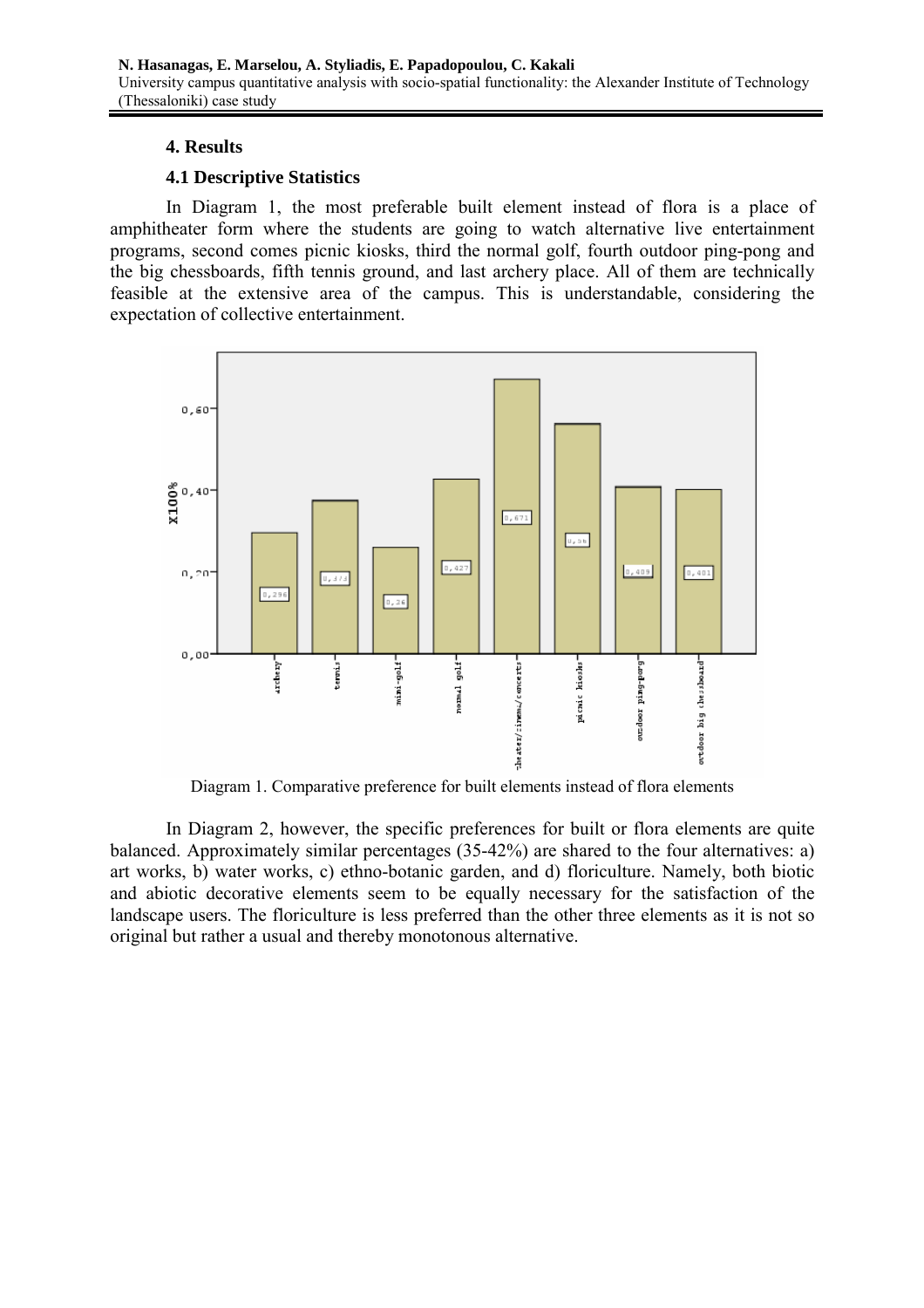

Diagram 2. Specific preferences for built and flora elements

In Diagram 3, the promenade is generally more usual free-time behavior practice than the picnic. Within both practices of free-time behavior the most preferable socialization patterns are the life-partnership or the friendship. This is understandable; taking into account that the campus is easily accessible mainly by students who create relations of life-partnership or friendship within the university and it is not the most preferable for families or individual visitors.

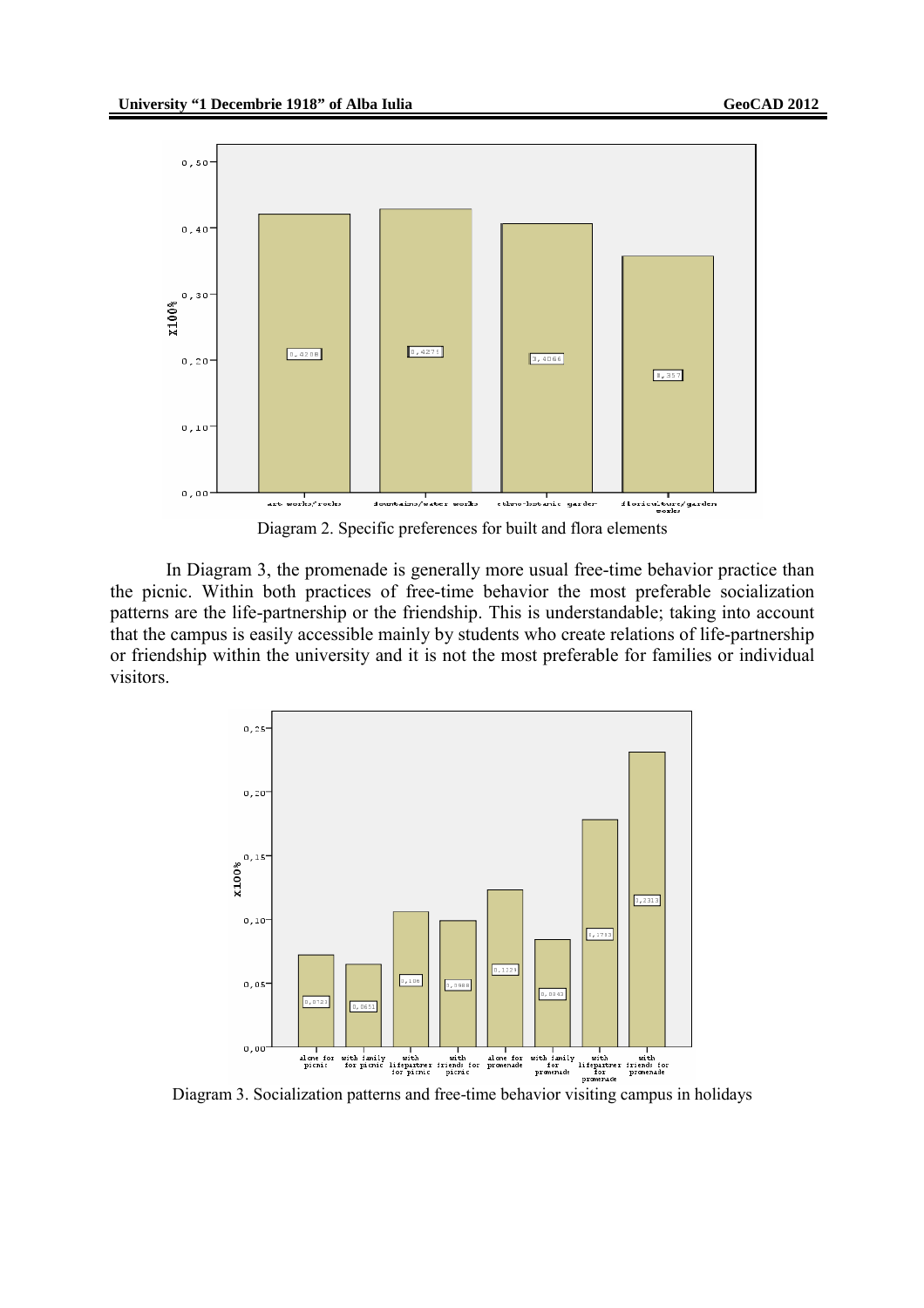In Diagram 4, the indoor space, particularly the student cafeteria seems to be the most attractive one both for socializing and isolation under condition of sun-shining. After cafeteria comes for the restaurant; the second preferable place for socialization, while the lawn for isolation. This can be attributed to the fact that cafeteria offers the opportunity of spending quite long time quite inexpensively and it is accessible much longer during the day than the restaurant which is open for shorter time.

The lawn appears to be most appropriate for isolation as it covers an enormous area of the campus. Thereby, it offers enough space for several individual students who desire to walk or to relax alone.

The rest spatial elements are of similar relevance for both socialization and isolation. The dormitory is the least desirable place both for socialization and isolation. As it is just a place of a particular use (sleeping), in which the student spend quite a long part of the day (the whole night) and thereby feel this as monotonous for any further use.



Diagram 4. Socializing and isolation (under condition of sun-shining)

### **4.2 Socio-Spatial Determinants of Landscape Preferences**

In Table 1, it is notable that the female students prefer the creation of a tennis ground, theater place and water works. Younger students are more stimulated by the original idea of archery and normal golf as well as by the aesthetic value of art works, while older ones are more attracted by tennis, mini-golf, theater place, outdoor ping-pong, water and garden works. These who live at the student dormitory are indifferent or equally stimulated by any landscape management scenario. Students who live in Sindos have the opposite preferences of these who live in the further Thessaloniki. Sindos students prefer archery and art works while Thessaloniki students prefer theater place, outdoor ping-pong, water and garden works. This can be in part attributed to facilities which cannot be found in Sindos and Thessaloniki respectively.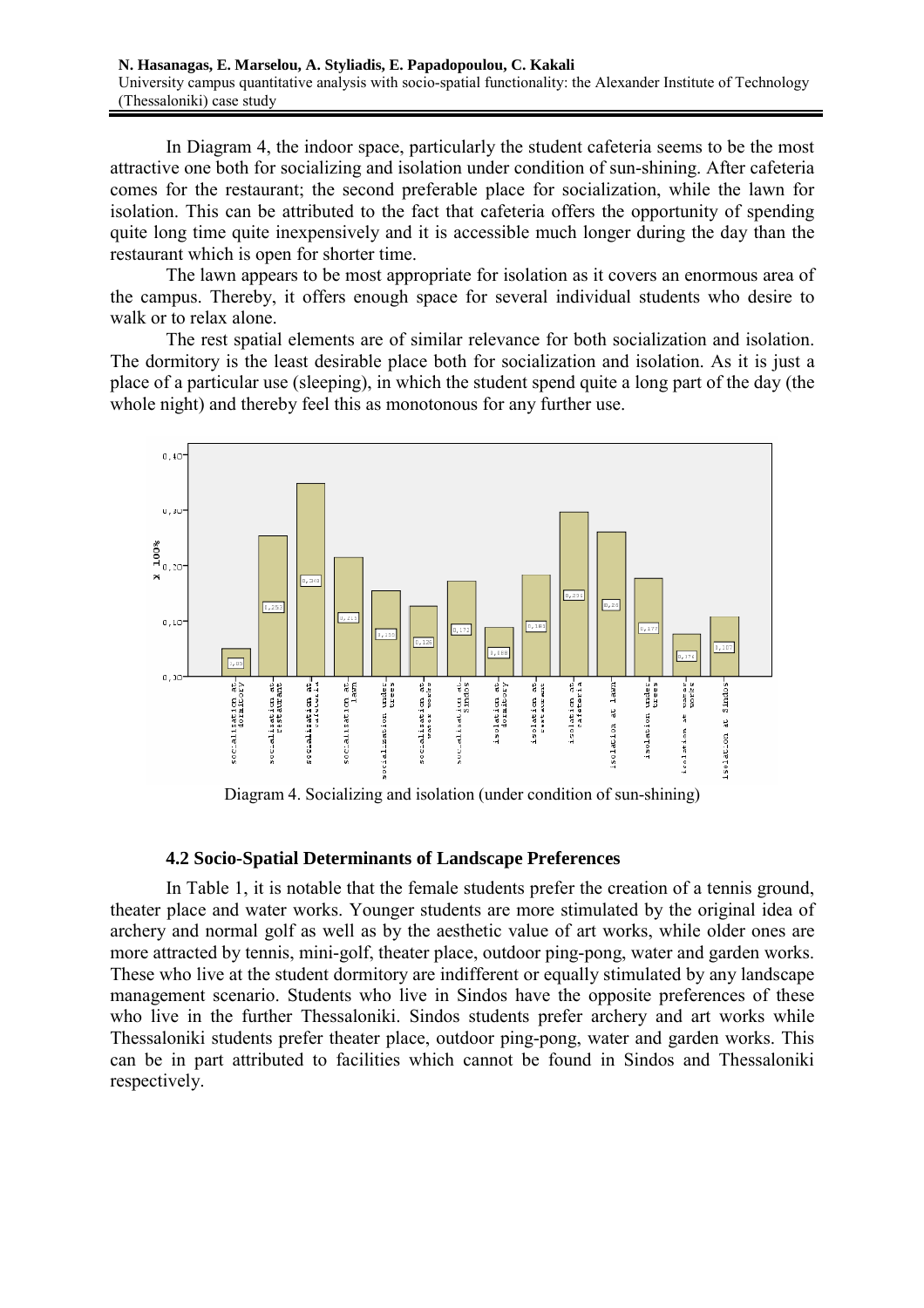|                                      | Gender<br>$(male=1,$<br>$female=2)$ | Year of<br>enrollment    | Residence at<br>student<br>dormitory | Residence<br>at town<br>Sindos | Residence at<br>further city<br>Thessaloniki |
|--------------------------------------|-------------------------------------|--------------------------|--------------------------------------|--------------------------------|----------------------------------------------|
| Archery                              | 0.073                               | $-0.249$ <sup>(**)</sup> | $-0.073$                             | $0.227$ <sup>(**)</sup>        | $-0.185$ <sup>**</sup> )                     |
|                                      | 0.138                               | 0.000                    | 0.140                                | 0.000                          | 0.000                                        |
| Tennis                               | $0.105(*)$                          | $0.147$ <sup>**</sup> )  | 0.054                                | $-0.097$                       | 0.061                                        |
|                                      | 0.034                               | 0.003                    | 0.280                                | 0.051                          | 0.222                                        |
| Mini-<br>golf                        | $-0.064$                            | $0.137$ <sup>**</sup> )  | 0.049                                | $-0.096$                       | 0.035                                        |
|                                      | 0.202                               | 0.007                    | 0.331                                | 0.057                          | 0.489                                        |
| Normal<br>golf                       | $-0.067$                            | $-0.105(*)$              | $-0.021$                             | 0.001                          | 0.019                                        |
|                                      | 0.176                               | 0.035                    | 0.675                                | 0.976                          | 0.708                                        |
| Theater/<br>cinema/c<br>oncert       | $0.120(*)$                          | $0.262$ <sup>(**)</sup>  | $-0.013$                             | $-0.179$ <sup>**</sup> )       | $0.177$ <sup>(**)</sup>                      |
|                                      | 0.015                               | 0.000                    | 0.798                                | 0.000                          | 0.000                                        |
| Picnic<br>kiosk                      | 0.036                               | 0.076                    | 0.086                                | $-0.019$                       | $-0.019$                                     |
|                                      | 0.465                               | 0.131                    | 0.087                                | 0.711                          | 0.708                                        |
| Outdoor<br>ping-<br>pong             | $-0.031$                            | $0.249$ <sup>(**)</sup>  | 0.072                                | $-0.192$ <sup>(**)</sup>       | $0.127(*)$                                   |
|                                      | 0.525                               | 0.000                    | 0.150                                | 0.000                          | 0.011                                        |
| Outdoor<br>chessboa<br>rd            | $-0.063$                            | $-0.044$                 | $-0.027$                             | 0.087                          | $-0.054$                                     |
|                                      | 0.208                               | 0.383                    | 0.584                                | 0.083                          | 0.278                                        |
| Art<br>works/<br>rocks               | 0.053                               | $-0.364$ <sup>(**)</sup> | $-0.084$                             | $0.334$ <sup>(**)</sup>        | $-0.215$ <sup>**</sup> )                     |
|                                      | 0.277                               | 0.000                    | 0.086                                | 0.000                          | 0.000                                        |
| Fountain<br>s/ water<br>works        | $0.100(*)$                          | $0.419$ <sup>**</sup> )  | 0.045                                | $-0.334$ <sup>(**)</sup> )     | $0.242$ <sup>**</sup> )                      |
|                                      | 0.040                               | 0.000                    | 0.364                                | 0.000                          | 0.000                                        |
| Floricult<br>ure/<br>garden<br>works | 0.005                               | $0.190$ <sup>(**)</sup>  | 0.062                                | $-0.155$ <sup>(**)</sup>       | $0.150$ <sup>(**)</sup>                      |
|                                      | 0.915                               | 0.000                    | 0.209                                | 0.002                          | 0.002                                        |

Table 1. Socio-spatial determinants of landscape preferences

\* Correlation is significant at the 0.05 level (2-tailed),

\*\* Correlation is significant at the 0.01 level (2-tailed)

### **5. Conclusions**

The most preferable built elements instead of flora is a place appropriate for entertainment like an amphitheater or picnic kiosk. However, there appears a balanced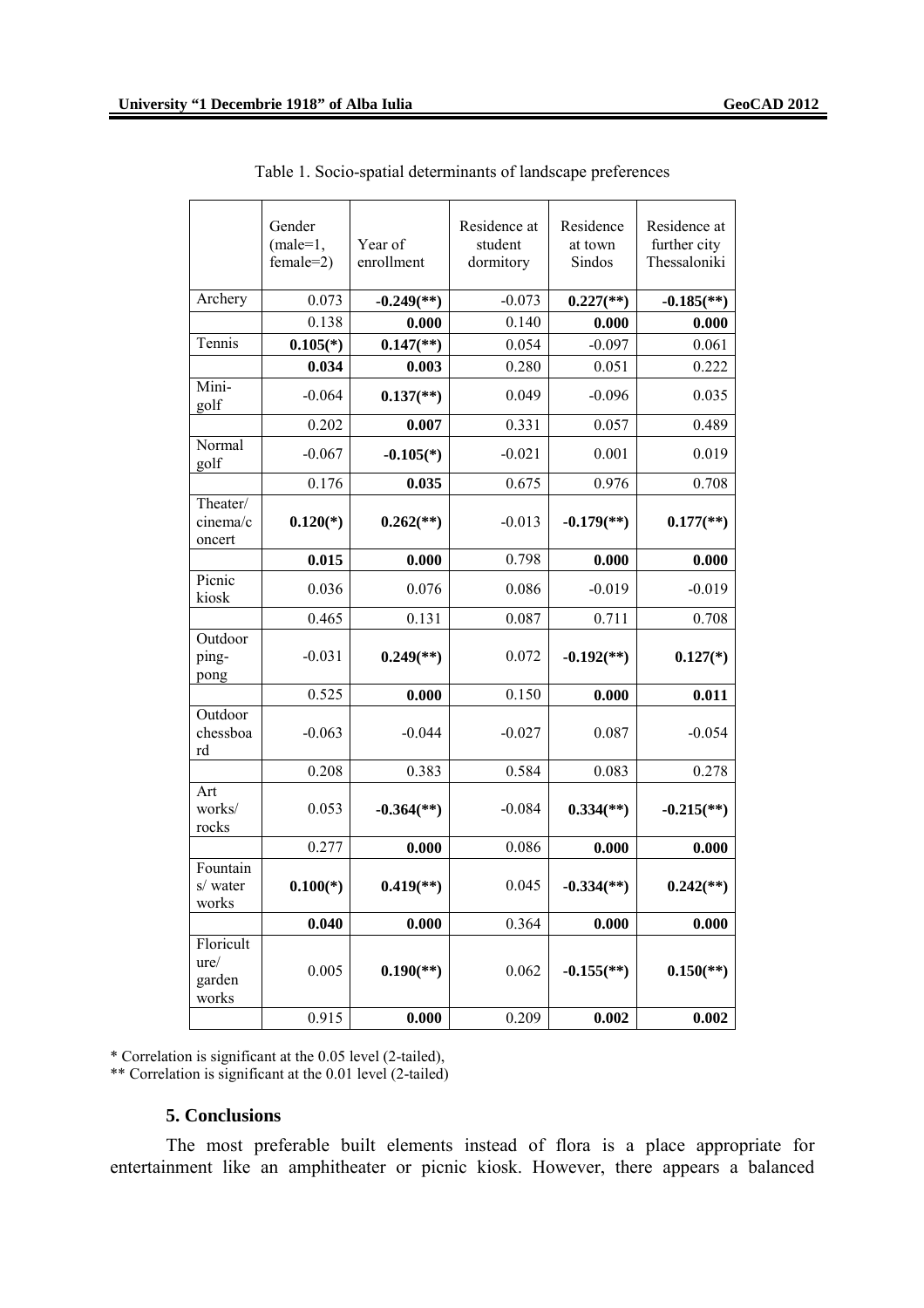preference for specific built and flora elements which specific aesthetic value which breaks the spatial monotony (such as art and water works, ethno-botanic garden or floriculture as last alternative). The promenade with life-partner or friends is generally more usual free-time behavior practice than the picnic.

The student cafeteria seems to be the most attractive place for purpose of socializing and isolation than open air places. After that, restaurant seems to be most appropriate for socialization and the lawn for isolation.

Tennis ground, theater place and water works are more attractive for female students. Archery, normal golf and art works are preferred by young students, while tennis, mini-golf, theater place, outdoor ping-pong, water and garden works are more demanded by older ones. These who live at the student dormitory within campus are indifferent or equally stimulated by any landscape management scenario as they spend most time in the dormitory or at the town, Sindos. On the contrary, the others who do not live in the campus and thus feel more like "visitors" expect a more attractive open air area with facilities like these mentioned above.

Students who live in the town Sindos, have the opposite preferences of these who live in the further city, Thessaloniki. Sindos-living students prefer archery and art works (which are not desired by these who live in Thessaloniki) while Thessaloniki-living students prefer theater place, outdoor ping-pong, water and garden works (which are not desired by these who live Sindos).

### **References**

- *1. Bonnet, J. –F., Devel, Ch., Faucher, P., Roturier J., 2002. Analysis of electricity and water end-uses in university campuses: case-study of the University of Bordeaux in the framework of the Ecocampus European Collaboration. Journal of Cleaner Production, Volume 10, Issue 1, 13-24.*
- *2. Herrington, S. 1999. Playgrounds as community landscapes. Built Environment: Playgrounds in the Built Environment, 25(1), 25 – 34.*
- *3. Herrington, S. and Studtmann, M. K. 1998. From yard to garden: new directions in the design of children's outdoor play environments. Landscape and Urban Planning, 42, 191 – 205.*
- *4. Kelly, T.C., Mason, I.G., Leiss, M.W. and Ganesh S. 2006. University community responses to on-campus resource recycling Resources, Conservation and Recycling, Volume 47, Issue 1, 42-55.*
- *5. Kylin, M. 2003. Children's dens. Children, Youth, and Environments Journal, 13(1), 1 25.*
- *6. Mason, I.G., Brooking, A.K., Oberender, A., Harford J.M., Horsley, P.G. 2003. Implementation of a zero waste program at a university campus. Resources, Conservation and Recycling, Volume 38, Issue 4, 257-269.*
- *7. Mauffette, A. G., Frechette, L. and Robertson, D. 1999. Revisiting Children's Outdoor Environments: A Focus on Design, Play, and Safety (Hull, Quebec: Gauvin Presses).*
- *8. Moore, R. C. 1986. Childhood's Domain: Play and Place in Child Development (London; Dover, NH:Croom Helm).*
- *9. Moore, R. C., Goltsman, S. M. and Iacofano, D. S. 1992. Play for All Guidelines: Planning, Designing, and Management of Outdoor Play Settings for All Children (2nd edn) (Berkeley, CA: MIG Communications)*